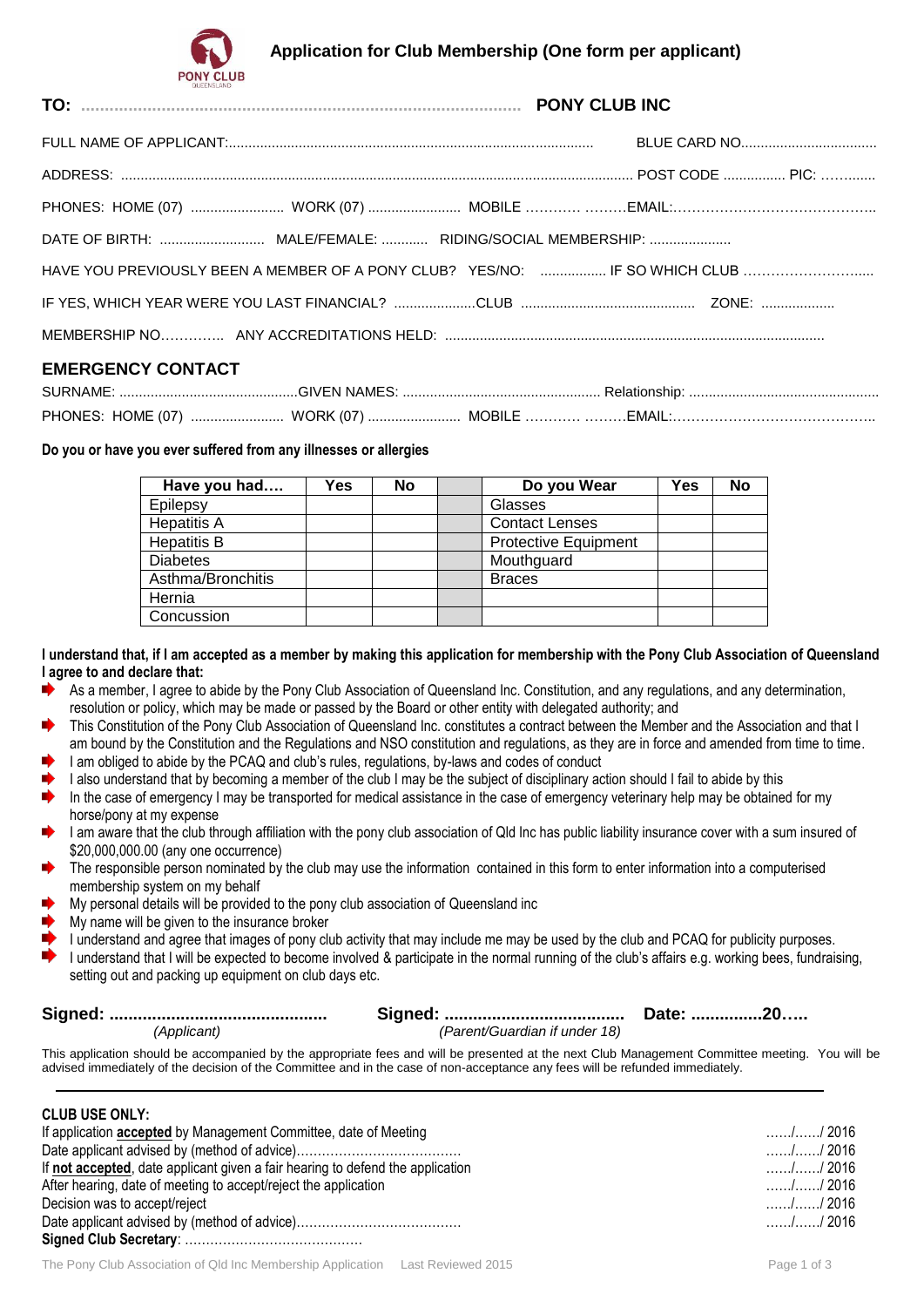# **LIABILITY, WAIVER, RELEASE and INDEMNITY**

*WARNING: This is a legal document that affects your rights. If you do not understand it, consult a lawyer before signing it*

#### **Known medical conditions or disabilities .......................…………………………...................**

**.…………………………………………………………….…..…………………………………………**

TO: The Pony Club Association of Queensland Inc. and its affiliated clubs. and their respective directors, officers, employees, agents, contractors, representatives and volunteers ('Pony Club")

In consideration of the Pony Club accepting my membership and/or allowing me to participate in its events and activities, including riding:

- 1. I acknowledge that participation involves the real risk of injury, possibly serious. This includes injuries related to or resulting from pre-existing disabilities or medical conditions.
- 2. It is not possible to list all potential injuries or their possible causes. Injury may be unforeseen, accidental or preventable. Although it is uncommon, the injury may be extremely serious. I acknowledge that the most common injuries result from falls from horses. Injury might be caused by failure to follow instructions, failure to wear protective equipment, carelessness, the negligence of co-participants, animal misbehavior equipment failure or other causes.
- 3. I understand that before participating in any physical activity, I should obtain the approval of a qualified medical practitioner. This is particularly important if I am over 35 years of age or I have a pre-existing disability or medical condition.
- 4. By participating, I accept all risks necessarily flowing from my participation which could result in loss of life, temporary or permanent injury or economic loss. Accordingly, I release Pony Club from, and will indemnify it against (to the extent my actions are not excused or protected by law), all liability for all injury, loss or damage arising out of or connected with my participation in Pony Club activities. This release and indemnity continues forever and binds my heirs, executors, personal representatives and assigns. It includes loss or damage related to my equipment and the death or injury of my animal.
- 5. I have disclosed to you (on this form) all personal medical and other details that might be relevant to my participation or if medical treatment is needed. I promise to keep you up to date with any changes in my medical condition.
- 6. I consent to receiving any medical treatment or injury assistance that Pony Club thinks desirable during or after my participation. However, I do not require that special medical facilities or equipment be made available for me and I understand that treatment or assistance might not be immediately available when needed.
- 7. I understand that any insurance cover affected for participants may not cover me for any or all injury, loss or damage sustained by me.
- 8. I acknowledge that safety precautions undertaken by Pony Club (such as course supervision, safety briefings, animal inspections and equipment safety checks) are a service to me and other participants but are not a guarantee of safety.
- 9. Animals are ridden by me at my risk. Pony Club is not responsible for injury, loss or damage resulting from animal behaviour (including behaviour caused by the presence of other animals or participants). In particular, Pony Club is not responsible for animal selection by or on behalf of participants (for example, an animal may be unsuitable for a participant by reason of the participant's inexperience or age).
- 10. I warrant that:
	- all equipment provided or used by me in Pony Club activities is reasonably fit for its purpose and
	- any animal used by me in Pony Club activities is in good physical condition and is appropriate for my age, experience and anticipated riding activities.